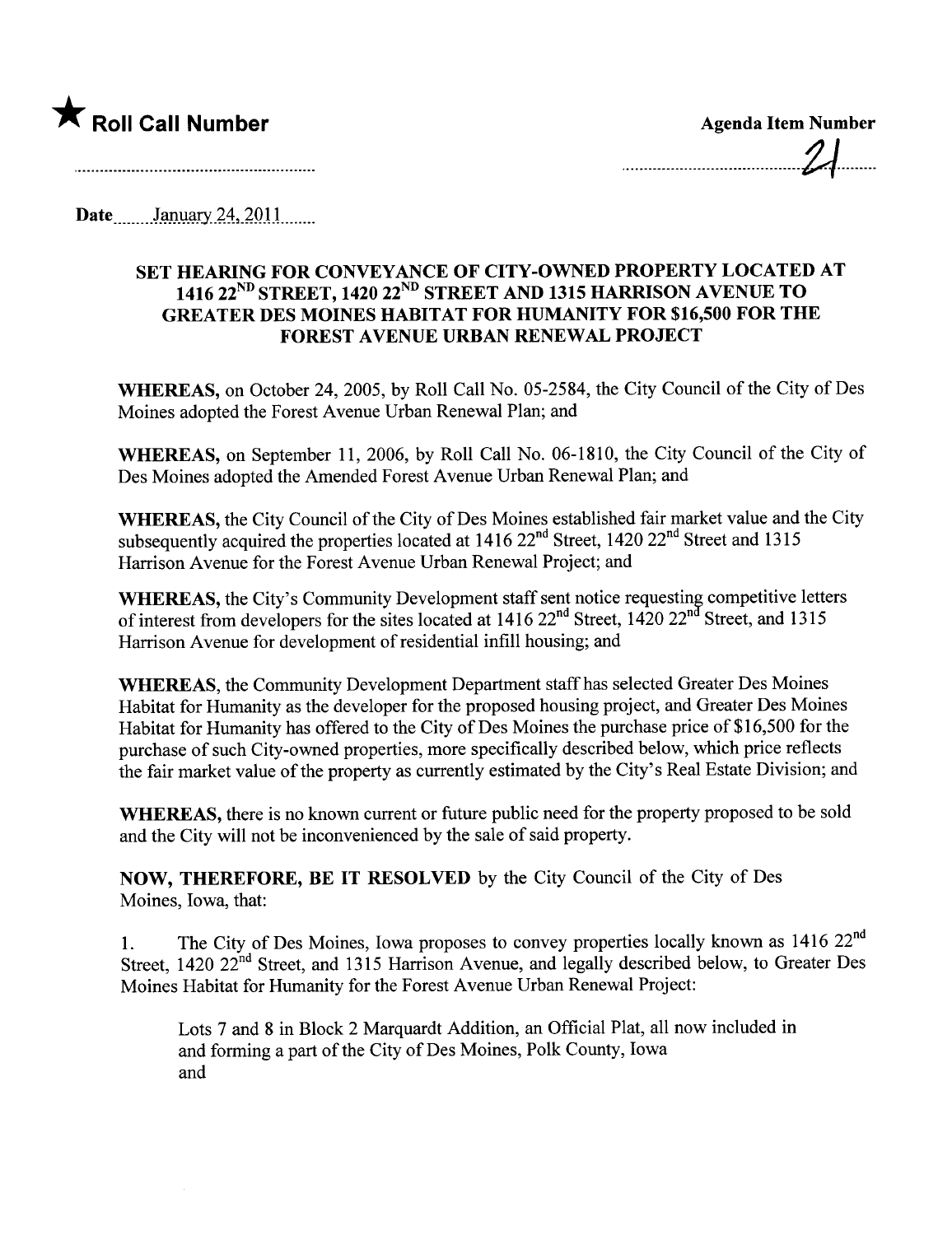

Date January 24,  $2011$ 

Lot 21 in Block 1 Layman's 1<sup>st</sup> Addition to North Des Moines, an Official Plat, all now included in and forming a part of the City of Des Moines, Polk County, Iowa

- 2. A public hearing shall be held on February 14, 2011 at 5:00 p.m. in the City Council Chamber, City Hall, 400 Robert D. Ray Drive, Des Moines, Iowa. At that time the City Council wil consider the above described proposal and any other(s) submitted prior to or during the public hearing.
- 3. The City Clerk is authorized and directed to publish notice of the proposal and hearing in the form hereto attached not less than four or more than twenty days from the date of hearing.

Moved by to adopt.

APPROVED AS TO FORM:

~,~lenna K. Fra Assistant City Attorney

| <b>COUNCIL ACTION</b> | <b>YEAS</b> | <b>NAYS</b> | <b>PASS</b> | <b>ABSENT</b>   | <b>CERTIFICATE</b>                                                                                                                                                                                                                                                                                                         |
|-----------------------|-------------|-------------|-------------|-----------------|----------------------------------------------------------------------------------------------------------------------------------------------------------------------------------------------------------------------------------------------------------------------------------------------------------------------------|
| <b>COWNIE</b>         |             |             |             |                 | I, DIANE RAUH, City Clerk of said City hereby<br>certify that at a meeting of the City Council of<br>said City of Des Moines, held on the above date,<br>among other proceedings the above was adopted.<br>IN WITNESS WHEREOF, I have hereunto set my<br>hand and affixed my seal the day and year first<br>above written. |
| <b>COLEMAN</b>        |             |             |             |                 |                                                                                                                                                                                                                                                                                                                            |
| <b>GRIESS</b>         |             |             |             |                 |                                                                                                                                                                                                                                                                                                                            |
| <b>HENSLEY</b>        |             |             |             |                 |                                                                                                                                                                                                                                                                                                                            |
| <b>MAHAFFEY</b>       |             |             |             |                 |                                                                                                                                                                                                                                                                                                                            |
| <b>MEYER</b>          |             |             |             |                 |                                                                                                                                                                                                                                                                                                                            |
| <b>MOORE</b>          |             |             |             |                 |                                                                                                                                                                                                                                                                                                                            |
| <b>TOTAL</b>          |             |             |             |                 |                                                                                                                                                                                                                                                                                                                            |
| <b>MOTION CARRIED</b> |             |             |             | <b>APPROVED</b> |                                                                                                                                                                                                                                                                                                                            |
|                       |             |             |             | Mayor           | City Clerk                                                                                                                                                                                                                                                                                                                 |